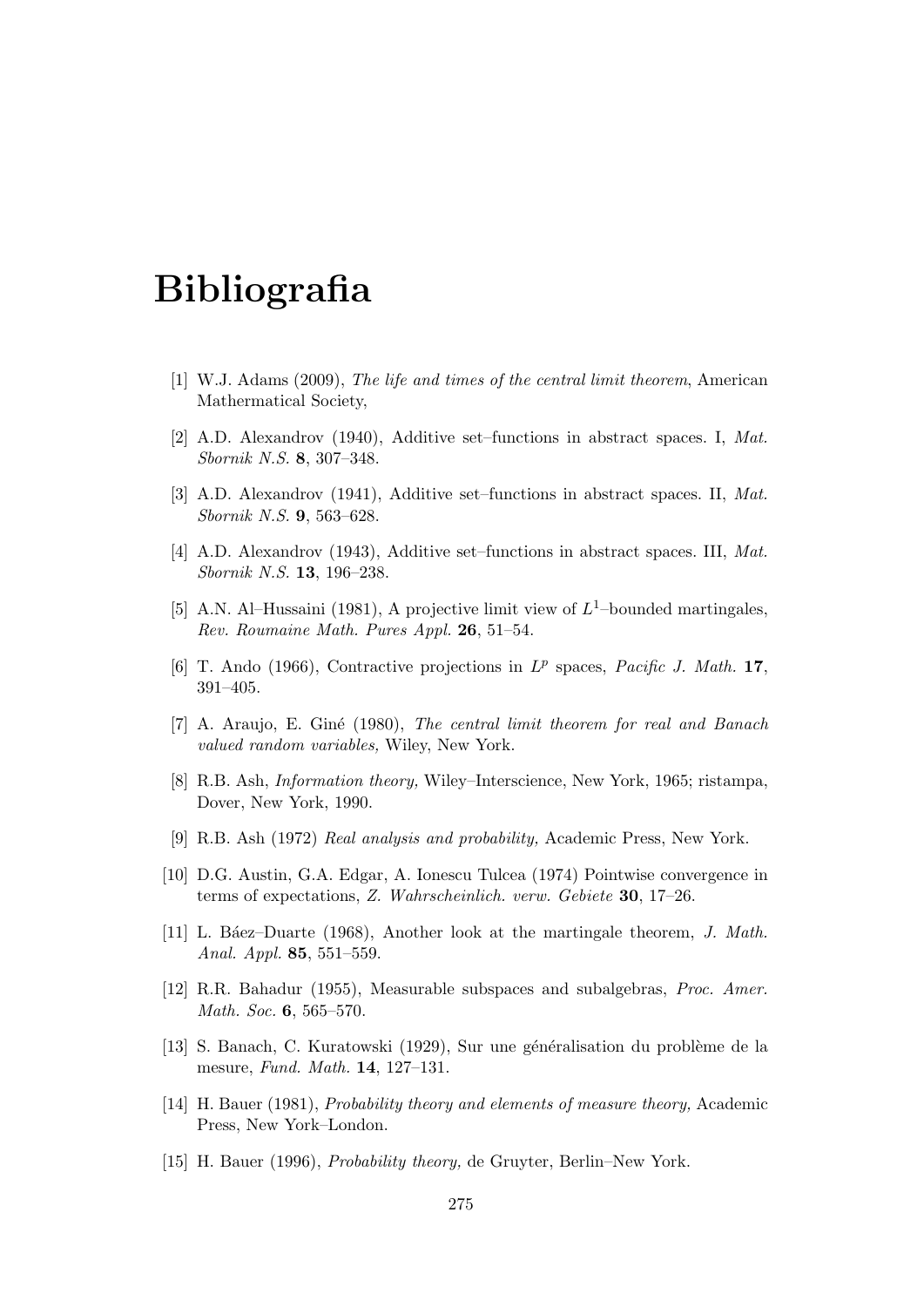- [16] J.R. Baxter (1974), Pointwise in terms of weak convergence, Proc. Amer. Math. Soc. 46, 395–398.
- [17] K.P.S. Bhaskara Rao, M. Bhaskara Rao (1983), Theory of charges. A study of finitely additive measures, Academic Press, London–New York.
- [18] P. Billingsley (1979), Probability and measure, Wiley, New York; terza edizione, 1995.
- [19] S. Bochner (1932), Vorlesungen über Fouriersche Integrale, Akademische Verlagsgesellschaft, Leipzig; ristampa, Chelsea, New York, 1948.
- [20] V.I. Bogachev, Measure theory, Springer, Berlin–New York, 2007
- $[21]$  N. Bourbaki (1965) Eléments de mathématique. Livre VI: Intégration. Chapitres 1,2,3 et 4, (2nde éd.) Hermann, Paris.
- [22] L. Breiman (1968) Probability, Addison-Wesley, Reading MA.
- [23] J.R. Brown (1976), Ergodic theory and topological dynamics, Academic Press, New York.
- [24] D.L. Burkholder (1966), Martingale transforms, Ann. Math. Statist. 37, 1494– 1504.
- [25] S.D. Chatterji (1973), Les martingales et leurs applications analytiques, in Ecole d'été de probabilités: processus stochastiques, J.L. Bretagnolle, S.D. Chatterji, P.–A. Meyer, Eds., Springer (Lecture Notes in Mathematics 307), Berlin – Heidelberg – New York, pp. 27–164.
- [26] S.D. Chatterji (1980), Some comments on the maximal inequality in martingale theory. Measure theory, Oberwolfach 1979 (Proc. Conf., Oberwolfach, 1979), Lecture Notes in Math. 794, Springer, Berlin, pp. 361-364; Erratum, Measure theory, Oberwolfach 1981 (Oberwolfach, 1981), Lecture Notes in Math. 945, Springer, Berlin–New York, 1982, p. 431.
- [27] S.D. Chatterji (1986), Elementary counter–examples in the theory of double integrals, Atti Sem. Mat. Fis. Univ. Modena 34, 17–38.
- [28] L.H.Y. Chen (1981), Martingale convergence via the square function, Proc. Amer. Math. Soc. 83, 125–127.
- [29] Y. S. Chow, H. Teicher (1978) Probability theory. Independence, interchangeability, martingales, Springer, New York–Berlin.
- [30] K. L. Chung (1968), A Course in probability theory, Harcourt Brace, New York; seconda edizione, Academic Press, New York–London, 1974.
- [31] H. Cramér (1937), Random variables and probability distributions, Cambridge University Press.
- [32] H. Cramér (1938), Sur un nouveau théorème–limite de la théorie des probabilités, Actual. Sci. Indust. **736**, 5–53; anche in (Cramér, 1994), pp. 895–913.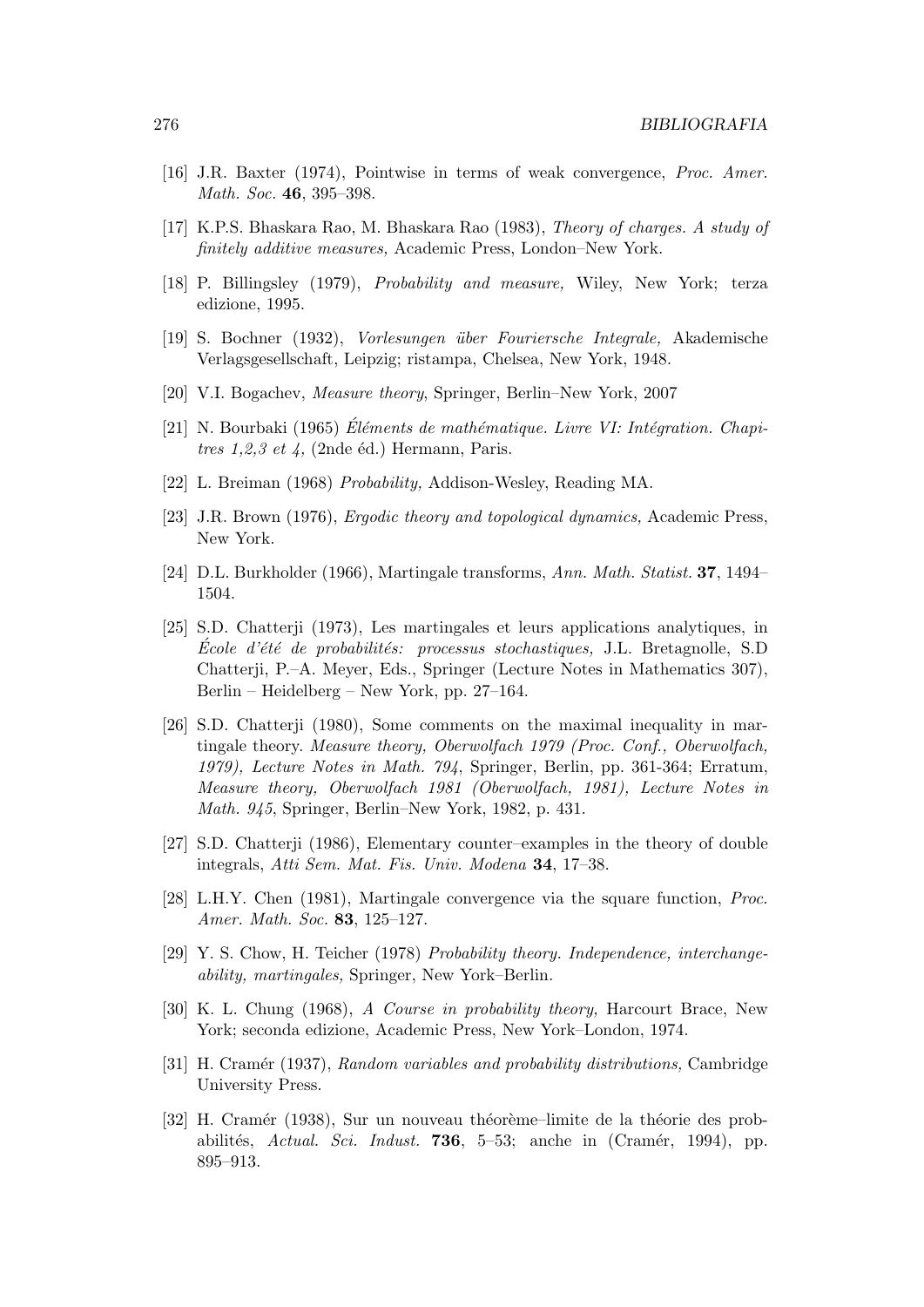- [33] H. Cramér (1946), *Mathematical methods of statistics*, Princeton University Press.
- [34] H. Cramér (1994), *Collected works*, A. Martin–Löf, Ed., Springer, Berlin–-Heidelberg–New York.
- [35] I. Csiszár, J. Körner (1986), *Information theory. Coding theorems for dis*crete memoryless systems, Akadémiai Kiadó, Budapest and Academic Press, Orlando FL.
- [36] C. Dellacherie, P.A. Meyer (1980), *Probabilités et potentiel. Chapitres* V à VIII. Théorie des martingales, Hermann, Paris.
- [37] A. Dembo, O. Zeituni (1998), Large deviations techniques and applications, Springer, New York.
- [38] J. Diestel (1991), Uniform integrability: an introduction, Rend. Ist. Mat. Univ. Trieste 23, 41–80.
- [39] J. Diestel, J.J. Uhl jr. (1977) Vector measures, American Mathematical Society (Mathematical Surveys 15), Providence, RI.
- [40] J. Dieudonné (1978.a) Abrégé d'histoire des mathématiques 1700–1900, Vol. II, Hermann, Paris.
- [41] J. Dieudonné (1978.b) Intégration et mesure, in Dieudonné (1978.a), pp. 267– 277.
- [42] H. Dinges (1970), Inequalities leading to a proof of the classical martingale convergence theorem, in Martingales, Springer (Lecture Notes in Mathematics 190), Berlin–Heidelberg–New York, pp. 9–12.
- [43] J. Dixmier (1981), *Topologie générale*, Presses Universitaires de France, Paris; traduzione inglese General topology, Springer, New York, 1984.
- [44] J.L. Doob (1940), Regularity properties of certain families of chance variables, Trans. Amer. Math. Soc. 47, 455–486.
- [45] J.L. Doob (1953), *Stochastic processes*, Wiley, New York.
- [46] J.L. Doob (1994.a) Measure theory, Springer (GTM 143), New York–Berlin– Heidelberg.
- [47] R.G. Douglas (1965), Contractive projections on an  $L^1$  space, Pacific J. Math. 15, 443–462.
- [48] L.E. Dubins (1969), A note on upcrossings of martingales, Ann. Math. Statist. 37, 728.
- [49] R.M. Dudley (1966), Weak convergence of measures on nonseparable metric spaces and empirical measures on Euclidean spaces, *Illinois J. Math.* **10**, 109– 126.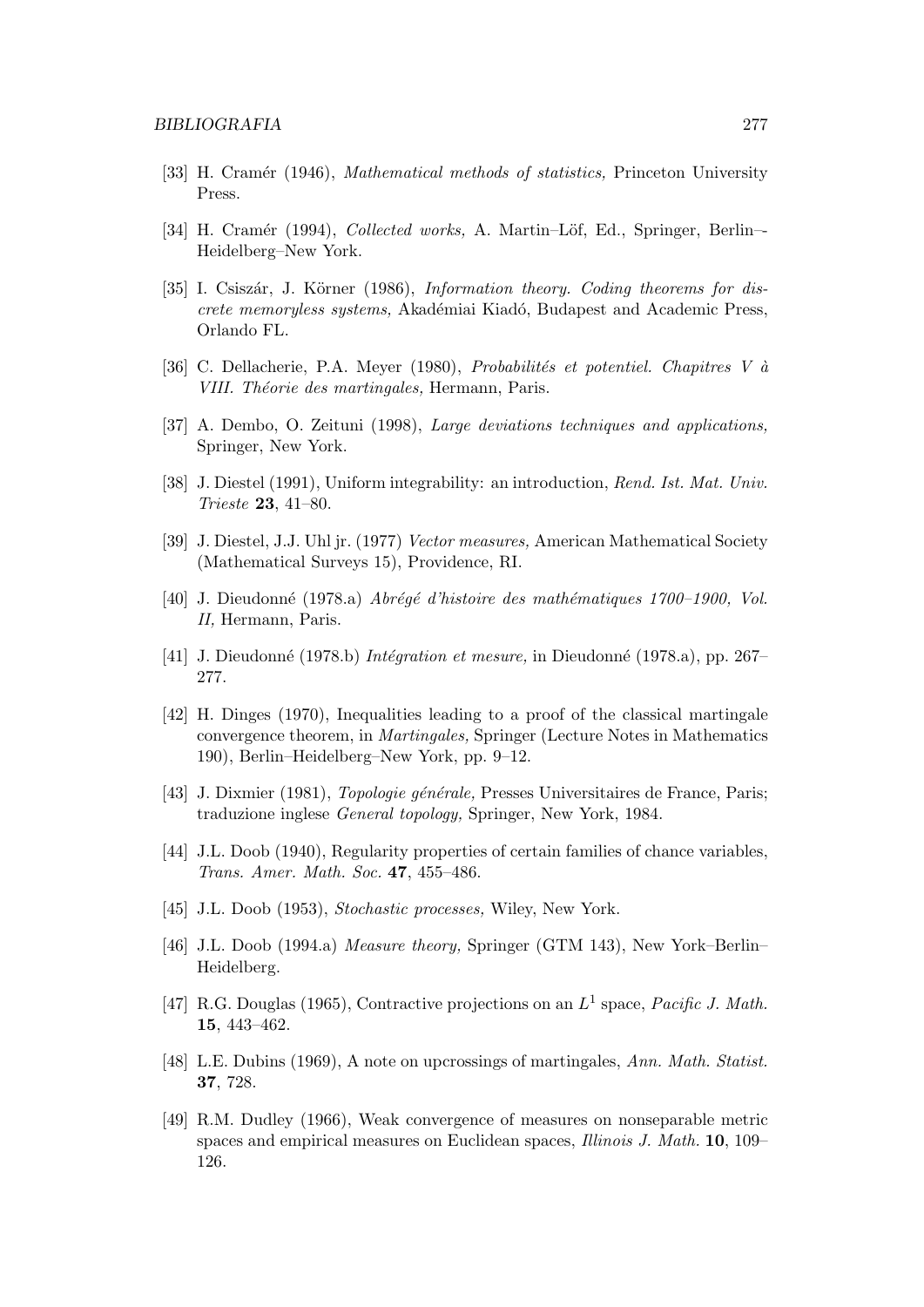- [50] R.M. Dudley (1967), Measures on nonseparable metric spaces, Illinois J. Math. 11, 449–453.
- [51] R.M. Dudley (1989), Real analysis and probability, Wadsworth & Brooks/ Cole, Pacific Grove CA.
- [52] D. Dugu´e (1955), L'existence d'une norme est incompatible avec la convergence en probailité, C.R. Acad. Sci. Paris 240, 1307–1308.
- [53] N. Dunford, J.T. Schwartz (1958) Linear operators. I, Wiley Interscience, New York.
- [54] R. Durrett (1991), Probability: theory and examples, Duxbury Press, Belmont CA.
- [55] G.A. Edgar, L. Sucheston (1992), Stopping times and directed processes, (Encyclopedia of mathematics and Its Applications 47), Cambridge University Press.
- [56] D.A. Edwards (1990), A proof of the Lévy–Cramér continuity theorem for probability measures, Expo. Math. 8, 185–192.
- [57] L. Egghe (1984), Stopping times techniques for analysts and probabilists, (London Mathematical Society Lecture Notes Series 100), Cambridge University Press.
- [58] N. Etemadi (1981), An elementary proof of the strong law of large numbers, Z. Wahrscheinlich. verw. Gebiete 55, 119–122.
- [59] P.J.L. Fatou (1906), Séries trigonométriques et séries de Taylor, Acta Math. 30, 335–340.
- [60] W. Feller (1935) Uber den zentralen Grenzwertsatz der Wahrscheinlichkeit- ¨ srechnung, Mat. Zeit. 40, 521–559.
- [61] W. Feller (1971), An Introduction to probability theory and its applications. vol II, Wiley, New York (2nd. ed.).
- $[62]$  M. Fréchet (1907), Sur les ensembles de fonctions et les opérateurs linéaires, C.R. Acad. Sci. Paris 144, 1414–1416.
- [63] M. Fréchet (1915), Sur l'intégrale d'une fonctionnelle étendue à un ensemble abstrait, Bull. Soc. Math. France 43, 249–267.
- [64] B. Fristedt, L. Gray (1997) A modern approach to probability theory, Birkhäuser. Boston.
- [65] A. Fuchs, G. Letta (1984), Boll. Unione Mat. Ital., (6–B) 3 451–461.
- [66] B.V. Gnedenko, A.N. Kolmogorov (1954) Limit distribution for sums of independent random variables, revised ed., Addison–Wesley, Reading MA, 1968.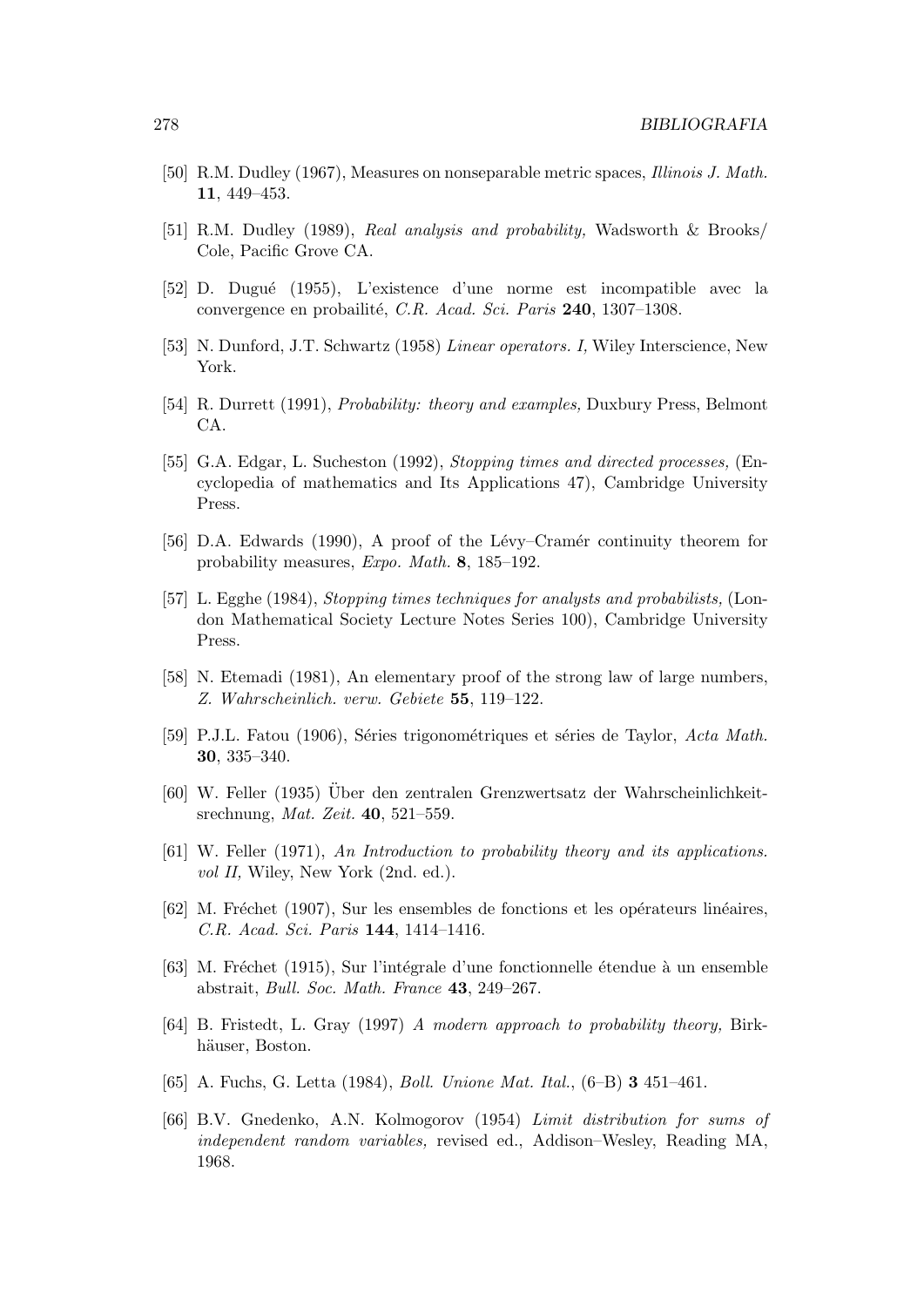- [67] G.R. Grimmett, & D.R. Stirzaker, Probability and random processes, Oxford University Press, 2001 (3rd ed.).
- [68] P. Hall (1981), A comedy of errors: the canonical form for a stable characteristic function, Bull. London Math. Soc. 13, 23–27.
- [69] P.R. Halmos & L.J. Savage (1949), Application of the Radon–Nikodym theorem to the theory of sufficient statistics, Ann. Math. Statist. 20, 225–241; anche in (Halmos, 1983), pp. 95–111 e in (Savage, 1981), pp. 163–179.
- [70] P.R. Halmos (1950) Measure theory, Van Nostrand Reinhold, New York; ristampa, Springer, New York (GTM 15).
- [71] P.R. Halmos (1983) Selecta: research contributions, D.E Sarason, N.A Friedman, Eds., Springer, New York.
- [72] G. Hardy, J.E. Littlewood, G. Pólya (1934), *Inequalities*, Cambridge University Press; 2nd ed., 1952.
- [73] T. Hawkins (1975) Lebesgue's theory of integration, Chelsea, New York.
- [74] E. Helly (1921), Über lineare Funktional operationen, *Sitzungsberichte der Na*turwiss. Klasse Akad. Wiss. Wien 121, 265–295.
- [75] O. Hölder (1889), Uber einen Mittelswertsatz, Nach. Akad Wiss. Göttingen Math. Phys. Kl. 38–47.
- [76] A. Horn, A. Tarski (1948), Measures on boolean algebras, Trans. Amer. Math. Soc. **64**, 467-497.
- [77] P.L. Hsu, H. Robbins (1947), Complete convergence and the law of large numbers, *Proc. Nat. Acad. Sci. U.S.A.* **33**, 25–31; anche in (Hsu, 1983), pp. 229–240.
- [78] R. Isaac (1965), A proof of the martingale convergence theorem, Proc. Amer. Math. Soc. 16, 842–844.
- [79] J. Jacod, Ph. Protter (2000) Probability essentials, Springer, Berlin– Heidelberg–New York.
- [80] J.L.W.V. Jensen (1906), Sur les fonctions convexes et les inégalités entre les valeurs moyennes, Acta Math. 30, 175–193.
- [81] J.L. Kelley (1955), General topology, Van Nostrand, New York; ristampa, Springer, New York–Heidelberg–Berlin.
- [82] A. Ya. Khinchin (1937), Una nuova derivazione di una formula del Sig. P. Lévy, Bull. Moskov. Gos. Univ.  $1, 1-5$  (in russo).
- [83] A.Ya. Khinchin, P. Lévy (1936), Sur les lois stables, C.R. Acad. Sci. Paris **202**, 374–376; anche in (Lévy, 1973–1980) vol. III, pp. 345–346.
- [84] J.F.C. Kingman, S.J. Taylor, Introduction to measure and probability, Cambridge University Press, 1966.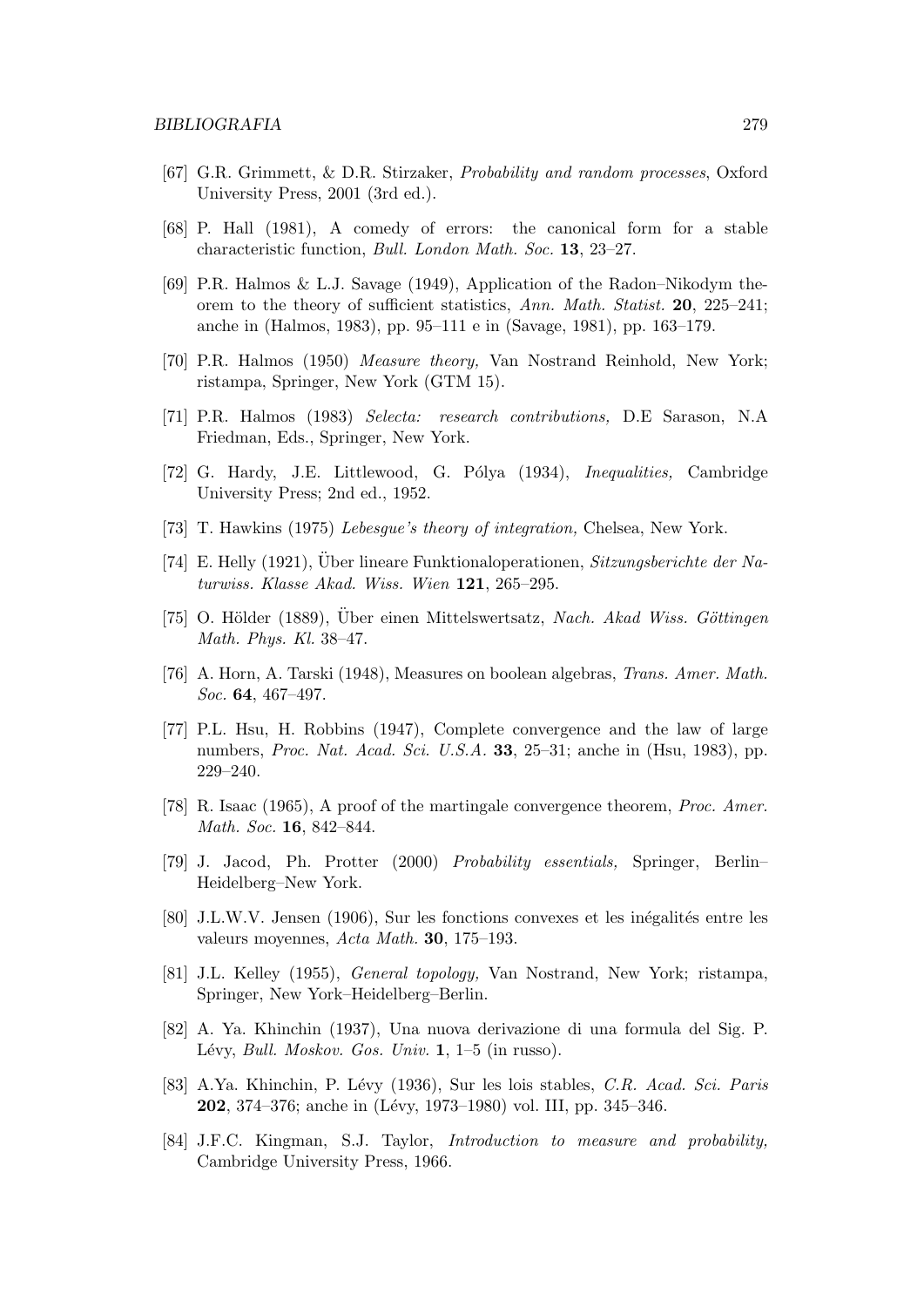- [85] A. Klenke (2008), Probability theory. A comprehensive treatise, Springer, London.
- [86] A.N. Kolmogorov, Über die Summen durch den Zufall bestimmter unabhängiger Grössen, *Mat. Ann.* **99**, 309–319, **102**, 484–488 (1928); anche in (Kolmogorov, 1992) pp. 15–31.
- [87] A. N. Kolmogorov, Sulla forma generale di un processo stocastico omogeneo, Atti. R. Accad. Lincei Rend. Cl. Sci. Fis. Mat. Nat. (6) 15, 805–808, 866–869 (1932); traduzione inglese in (Kolmogorov, 1992) pp. 121–127.
- [88] A.N. Kolmogorov (1992) Selecetd works of A.N. Kolmogorov. Vol. II: Probability theory and mathematical statistics, Kluwer, Dordrecht.
- [89] L. B. Koralov, Ya. G. Sinai (2007), Theory of probability and random processes, 2nd ed., Springer, Berlin–Heidelberg–New York.
- [90] S. Kotz, N.L Johnson (1982–1988), Encyclopedia of statistical sciences, Wiley, New York.
- [91] K. Krickeberg (1965), Probability theory, Addison–Wesley, Reading MA.
- [92] S. Kullback, Information theory and statistics, Dover, New York, 1968.
- [93] Ky Fan (1944), Entferung zweier zufälliger Grössen und die Konvergenz nach Wahrscheinlichkeit, Math. Z. 49, 681–683.
- [94] R.G. Laha, V.K. Rohatgi (1979), Probability theory, Wiley, New York.
- [95] C.W. Lamb (1973), A short proof of the martingale convergence theorem, Proc. Amer. Math. Soc. 38, 215–217.
- [96] H. Lebesgue  $(1902)$ , Intégrale, longueur, aire, Ann. Mat. Pura Appl. (3) 7, 231–359.
- [97] L. Le Cam (1986), The central limit theorem around 1935, Statistical Science 1, 78–96.
- [98] G. Letta (1984), *Martingales et intégration stochastique*, Quaderni della Scuola Normale Superiore, Pisa.
- [99] G. Letta (2016), Elementi di teoria dei processi stocastici, Quaderni dell'Unione Matematica Italiana 56, Unione Matematica Italiana, Bologna.
- [100] G. Letta, M. Pratelli (1986), Probability and analysis. Varenna (Como) 1985, Berlin–Heidelberg: Springer (LNM1206).
- [101] G. Letta, L. Pratelli (1997), Le théorème de Skorohod pour des lois de Radon sur un espace métrisable, Rend. Accad. Naz. Sci. XL 21, 157–162.
- [102] B. Levi (1906), Sopra l'integrazione delle serie, Rend. Ist. Lombardo Sci. Lett. (2) 39, 775–780.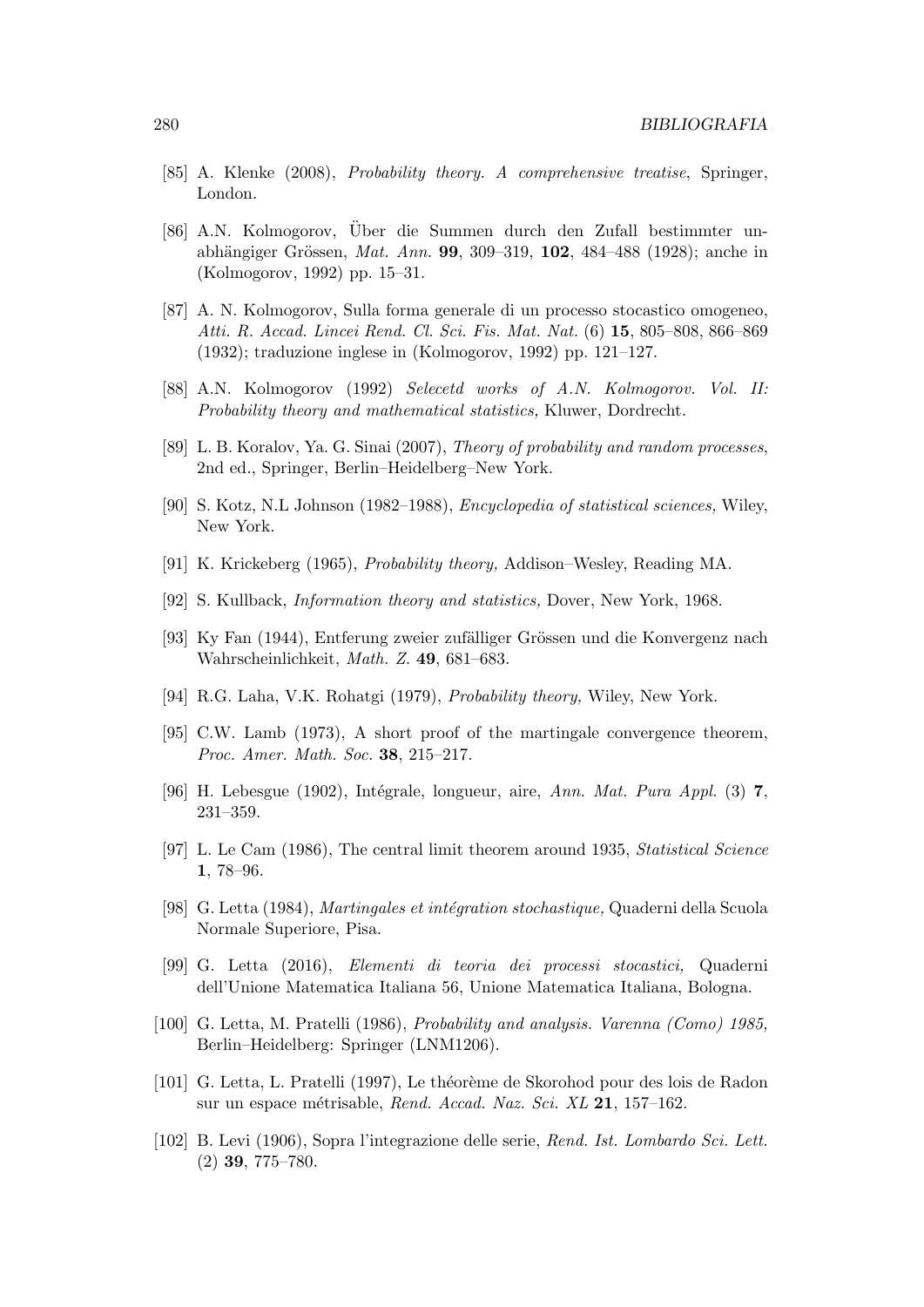- [103] P. Lévy (1922.a), Sur le rôle de la lois de Gauss dans la théorie des erreurs,  $C.R.$  Acad. Sci. Paris 174, 855–857; anche in (Lévy, 1973–1980) vol. III, pp. 9–11.
- [104] P. Lévy (1922.b), Sur la lois de Gauss, C.R. Acad. Sci. Paris 174, 1682–1684; anche in (Lévy, 1973–1980) vol. III, pp. 12–13.
- [105] P. Lévy (1922.c), Sur la détermination des lois de probabilité par leurs fonctions caractéristiques, C.R. Acad. Sci. Paris 175, 854–856; anche in (Lévy, 1973–1980) vol. III, pp. 333–335.
- [106] P. Lévy (1924), Théorie des erreurs. La loi de Gauss et les lois exceptionnelles, Bull. Soc. Math. France  $52, 49-85$ ; anche in (Lévy, 1973–1980) vol. III, pp. 14–49.
- $[107]$  P. Lévy  $(1934)$ , Sur les intégrales dont les éléments sont des variables léatoires indépendentes, Ann. R. Scuola Norm. Sup. Pisa  $(2)$  3, 337–366; anche in (Lévy, 1973–1980) vol. IV, pp. 9–38.
- [108] P. Lévy (1935), Observation sur un précédent mémoire de l'auteur, Ann. R. Scuola Norm. Sup. Pisa  $(2)$  4, 217–218; anche in (Lévy,m 1973–1980) vol. IV, pp. 39–40.
- [109] P. Lévy (1937), Distance de deux variables aléatoires et distance de deux lois de probabilités, Calcul des Probabilités et ses Applications 1 331–337; anche in (Lévy, 1973–1980) vol. IV, pp. 39–40.
- [110] P. Lévy (1973–1980), *Œuvres de Paul Lévy*, Gauthier–Villars, Paris.
- [111] J.W. Lindeberg (1922), Über das Exponentialgesetze in der Wahrscheinlichkeitsrechnung, Math. Z. 15, 211–225.
- [112] M. Loève (1963), *Probability theory*, Van Nostrand, New York; quarta edizione in due volumi Probability Theory I, II, Springer, New York–Heidelberg–Berlin, 1977– 78.
- [113] E. Lukacs (1970), Characteristic functions, II ed., Griffin, London.
- [114] E. Lukacs (1975a), Stochastic convergence, Academic Press, New York–San Francisco–London.
- [115] A.M Lyapunov (1901), Nouvelle forme du théorème sur la limite des probabilités, Mem. Acad. Sci. St. Petersburg  $12$ , No. 5, 1–24.
- [116] E. Marczewski (1955), Remarks on the convergence of measurables sets and measurable functions, Colloq. Math. 3, 118–124.
- [117] J. Marcinkiewicz, A. Zygmund (1937), Sur les fonctions indépendantes, Fund. Math. 29, 60–90.
- [118] L. Mazliak, P. Priouret, P. Baldi (1999), Martingales et chaˆınes de Markov, Hermann, Paris.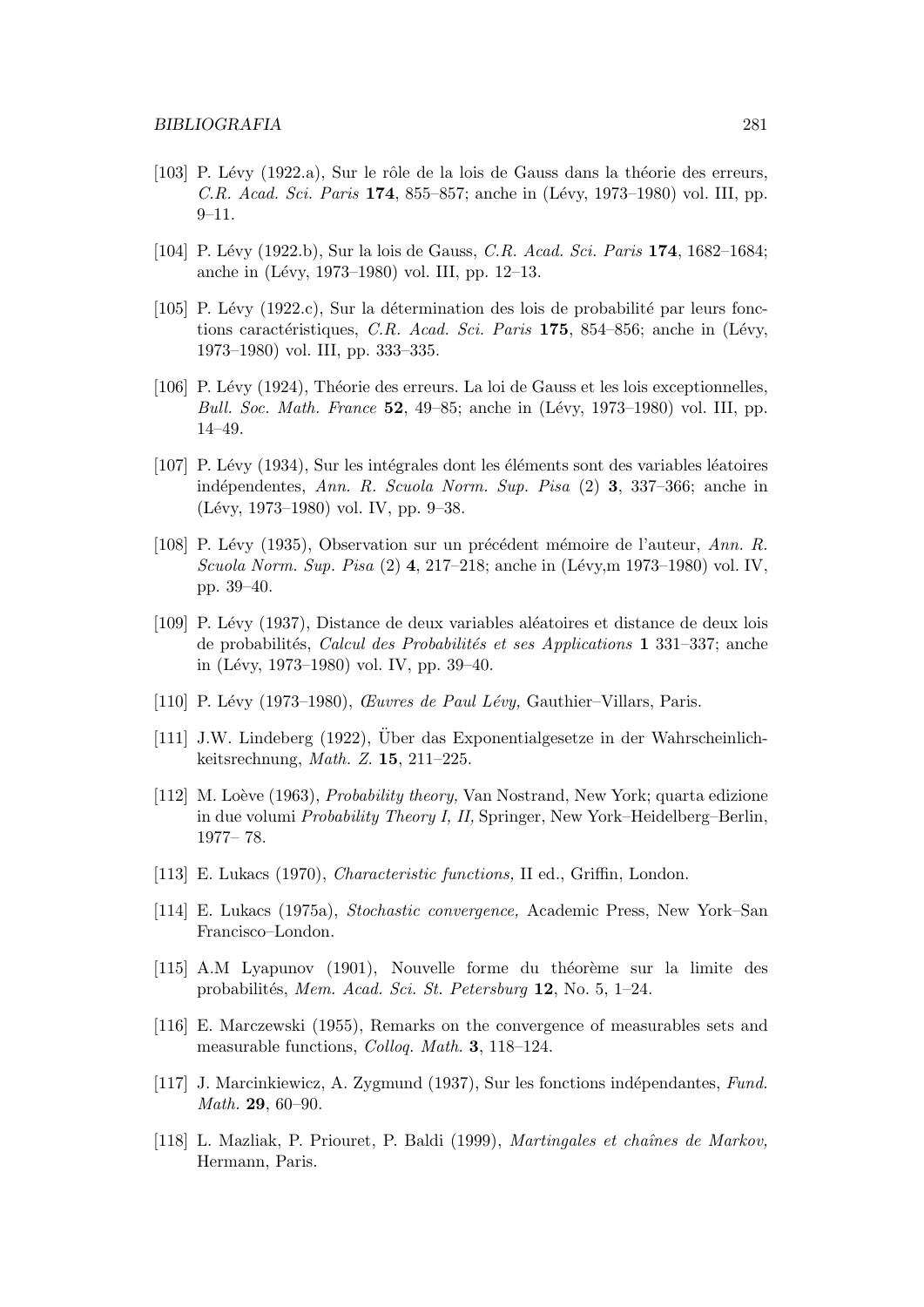- [119] M. Métivier (1968), Notions fondamentales de théorie des probabilités, Dunod, Paris.
- [120] H. Minkowski (1896), Geometrie der Zahlen, Teubner, Leipzig.
- [121] D.S. Mitrinović, I.B. Lacković (1985), Hermite and convexity, Aequationes Math. 28, 229–232.
- [122] S.T.C. Moy (1954), Characterizations of conditional expectation as a transformation of function spaces, Pacific J. Math. 4, 47–63.
- [123] J. von Neumann (1940), On rings of operators, Ann. Math. 41 94–161; anche in (von Neumann, 1961), Vol. III, pp. 161–228.
- [124] J. von Neumann (1961), Collected works, Pergamn Press, Oxford–London.
- $[125]$  J. Neveu (1964), *Bases mathématiques du calcul des probabilités*, Masson, Paris.
- [126] J. Neveu (1972), *Martingales* à temps discret, Masson, Paris.
- [127] O. Nikodym (1930), Sur une généralisation des mesures de M. J. Radon, Fund. Math. 15, 131–179.
- [128] M.P. Olson (1965), Characterization of conditional probability, Pacific J. Math. 15, 971–983.
- [129] E. Pap, ed. (2002), Handbook of measure theory, Vol. I & II, Elsevier North– Holland, Amsterdam.
- [130] K.R. Parthasarathy (1967), Probability measures on metric spaces, Academic Press, New York.
- [131] E. Pascali, C. Sempi (1997), Two Lévy–type metrics for distribution functions, Ric. Mat. 46, 49–60.
- [132] K. Petersen (1983), *Ergodic theory*, Cambridge University Press.
- [133] V.V. Petrov (2004), A generalization of the Borel–Cantelli lemma, Statist. Probab. Lett. 67, 233–239.
- [134] J. Pfanzagl (1967), Characterizations of conditional expectations, Ann. Math. Statist. 38, 415–421.
- [135] J.–P. Pier  $(1994.a)$  Development of mathematics  $1900-1950$ , Birkhäuser, Basel–Boston–Berlin.
- [136] J.–P. Pier  $(1994.b)$ , *Intégration et mesure 1900–1950*, in (Pier, 1994.a), pp. 517–564.
- $[137]$  N. Pintacuda (1984) Secondo corso di probabilità. La teoria matematica, Muzzio, Padova.
- [138] N. Pintacuda (1989), On Doob's measurability lemma, Bull. Un. Mat. Ital. A (7) 3, 237–241.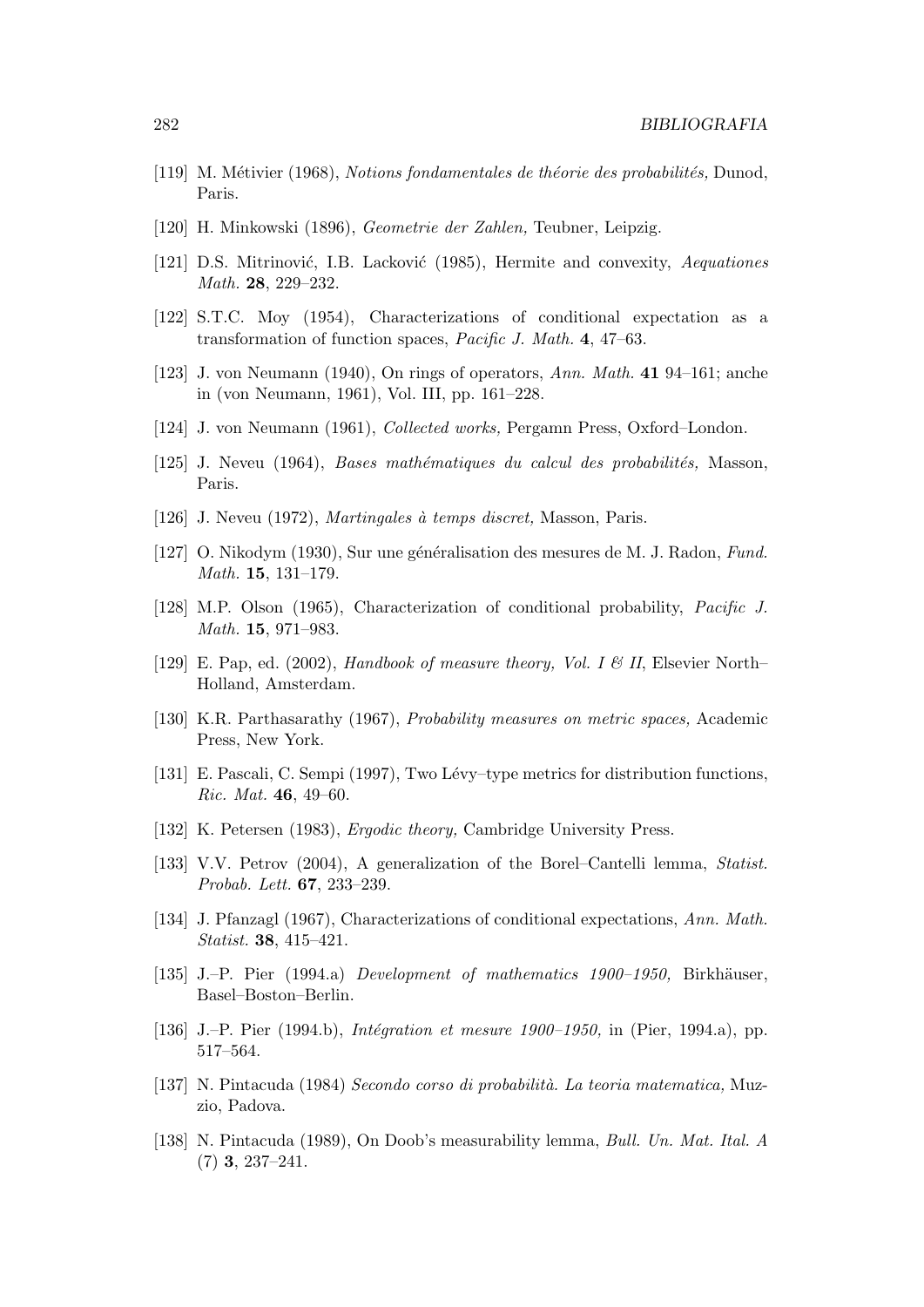- [139] D. Pollard (1984), Convergence of stochastic processes, Springer, New York.
- [140] G. Pólya, Uber den zentralen Grenzwertsatz der Wahrscheinlichkeitsrechnung und das Momentenproblem, Math. Z 8, 171–181 (1920).
- [141] U.V. Prokhorov (1956), Convergence of random processes and limit theorems in probability, Teor. Veroyatnost. i Primenem. 1, 177–238.
- [142] J. Radon (1913), Theorie und Anwendungen der absolut additiven Mengenfunktionen, Sitzungs Ber. der math. naturwiss. Klasse der Akad. der Wiss.  $(Wien)$  122, 1295–1438.
- [143] M.M. Rao (1965), Conditional expectations and closed projections, Nederl. Akad. Wetensch. Proc. Ser. A  $68 = Indag$ . Math. 27, 100-112.
- [144] M.M. Rao (1981), Foundations of stochastic analysis, Academic Press, New York.
- [145] M.M. Rao (1984) Probability theory with applications, Academic Press, New York–London.
- [146] M.M. Rao (1987), Measure theory and integration, Wiley, New York.
- [147] E. Regazzini, Leggi dei grandi numeri e dintorni. Annotazioni preliminari, Boll. Un. Mat. Ital.  $8-A$ ,  $1-22$  (2005).
- [148] E. Regazzini, Leggi dei grandi numeri e dintorni. Risultati classici, Boll. Un. *Mat. Ital.* **9–A**, 89–130  $(2006)$ .
- [149] A. Rényi (1953), On the theory of order statistics, Acta Math. Acad. Sci. Hung. 4, 191–231; anche in (Turán, 1976), Vol. 1, pp. 328–364.
- [150] A. Rényi (1966), Calcul des probabilités, Dunod, Paris.
- [151] F. Riesz  $(1907)$ , Sur une espèce de géométrie analytique des fonctions sommables, C.R. Acad. Sci. Paris 144, 1409–1411.
- [152] F. Riesz (1909), Sur les suites de fonctions mesurables, C.R. Acad. Sci. Paris 148, 1303–1305.
- [153] F. Riesz (1910), Untersuchungen ¨uber Systeme integrierbarer Funktionen, Math. Ann. 69, 449–497.
- [154] L.J. Rogers (1888), An extension of a certain theorem in inequalities, Messenger Math. 17, 145–150.
- [155] L.C.G. Rogers, D. Williams (1994), Diffusions, Markov processes and martingales. Vol. 1: Foundations, Wiley, Chichester (2nd ed.).
- [156] J.P. Romano, A.F. Siegel (1986) Counterexamples in probability and statistics, Wadsworth & Brooks/Cole, Monterey CA.
- [157] G.C. Rota (1960), On the representation of averaging operators, Rend. Sem. Mat. Univ. Padova 30, 52–64.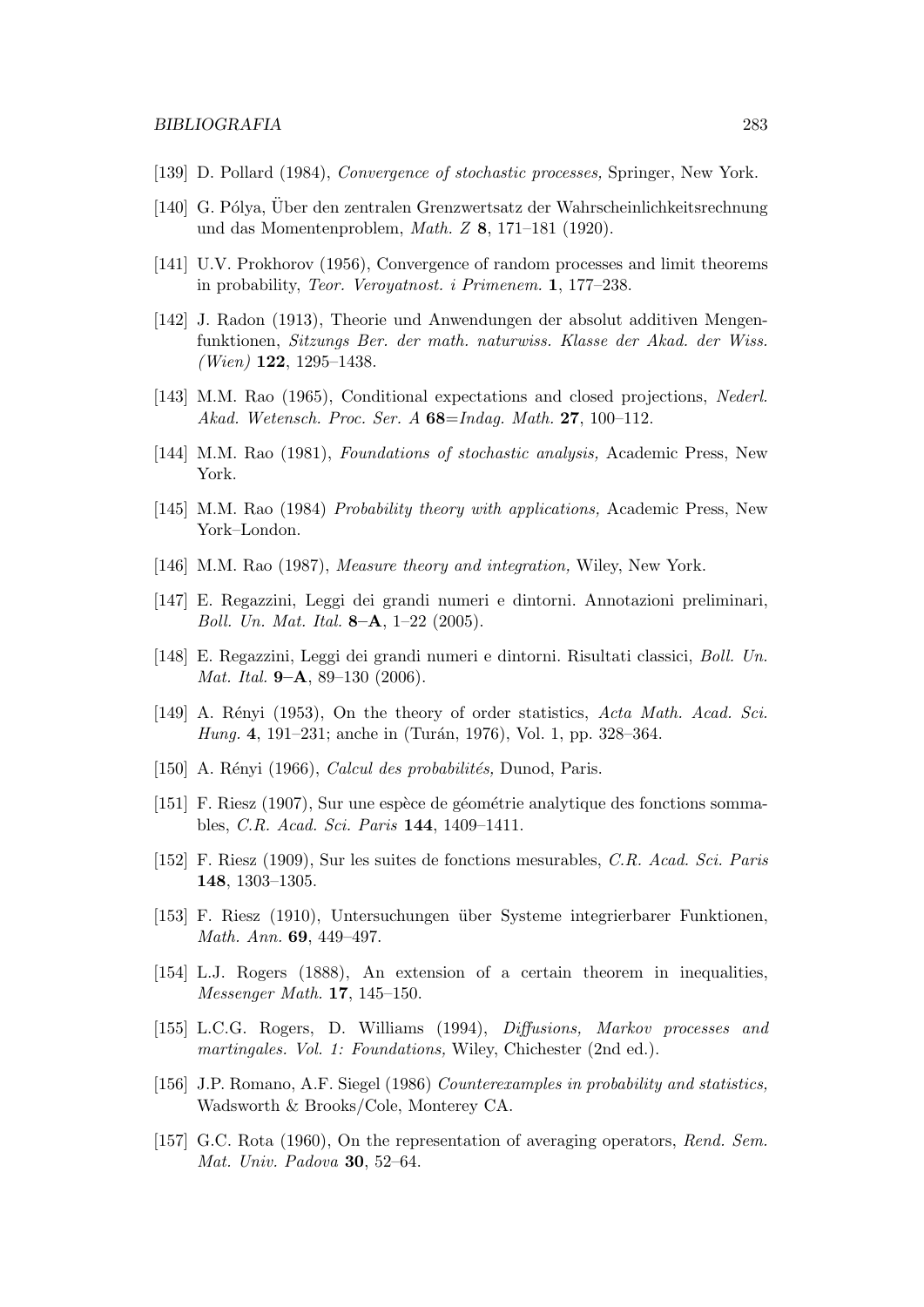- [158] L.J. Savage (1981), The writings of Leonard Jimmie Savage A memorial selection, The American Statistical Association and the Institute of Mathematical Statistics.
- [159] H. Scheffé (1947), A useful convergence theorem for probability distributions, Ann. Math. Statist. 18, 434–438.
- [160] E. Schmidt (1908), Uber die Auflösung lineare Gleichungen mit unendlich wielen Unbekannten, Rend. Circ. Mat. Palermo 25, 53–77.
- [161] B. Schweizer, A. Sklar (1983), Probabilistic metric spaces, Elsevier North–Holland, New York.
- [162] R. Scozzafava (1981), Un esempio concreto di probabilità non  $\sigma$ -additiva: la distribuzione della prima cifra significativa dei dati statistici, Boll. Un. Mat. Ital.  $(5)$  **18–A**, 403–410.
- [163] C. Sempi (1982), On the space of distribution functions, Riv. Mat. Univ. Parma (4) 8, 243–250.
- [164] C. Sempi (1986a), Orlicz metrics for weak convergence of distribution functions, Riv. Mat. Univ. Parma (4) 12, 289–292.
- [165] C. Sempi (1986b), Le speranze condizionate e le loro caratterizzazioni, Quaderni del Dipartimento dell'Università di Lecce.
- [166] C. Sempi (1989), Variations on a theme by Scheffé, Rend. Ist. Mat. Univ. Trieste 21, 219–223.
- [167] C. Sempi (2016), Martingala: l'origine di un nome, Ithaca: Viaggio nella Scienza VIII, 95–99.
- [168] E. Seneta, A tricentenary history of the law of large numbers, Bernoulli 19, 1088–1121 (2013).
- [169] D.A. Sibley (1971), A metric for weak convergence of distribution functions, Rocky Mountain J. Math. 1, 427–430.
- [170] Ya.G. Sinai, Probability theory. An introductory course, Springer, Berlin, 1992.
- [171] A.V. Skorokhod (1965), *Studies in the theory of random processes*, Addison--Wesley, Reading MA; ristampa, Dover, New York, 1982.
- [172] J.L. Snell (1952), Applications of martingale system theorems, Trans. Amer. Math. Soc. 73, 293–312.
- [173] J.L. Snell (1982), Gambling, probability and martingales, Math. Intelligencer 4, 629–632.
- [174] T. Stieltjes (1894), Recherches sur les fractions continues, Ann. Fac. Sci. Toulouse 8, 1–122; anche in (Stieltjes, 1993) vol. II, pp. 406–570; traduzione inglese pp. 609–745.